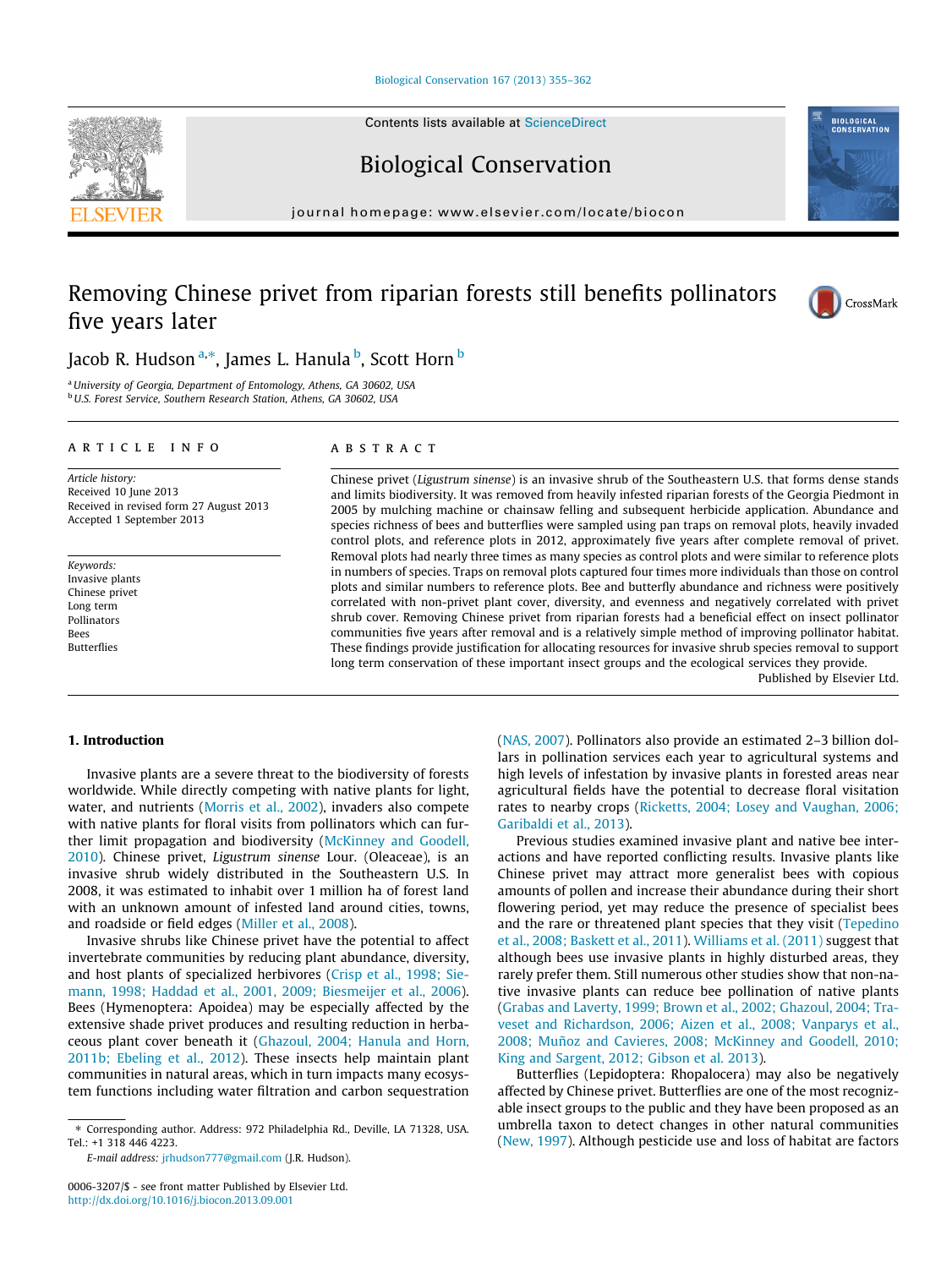that can contribute to reduced butterfly abundance and diversity, [Wagner and Van Driesche \(2010\)](#page-7-0) regard invasive plants as the greatest threat to them in eastern North America. Unlike bees, butterfly larvae feed directly on specific host plants or groups and exotic plants only support a fraction of the species that native plants do ([Tallamy and Shropshire, 2009](#page-6-0)).

Past studies have explored the role of native pollinators in the propagation of invasive plants ([Bartomeus et al., 2008; Tepedino](#page-6-0) [et al., 2008; Williams et al., 2011](#page-6-0)). While these interactions may be important to understand the mechanism of invasion, few studies have looked at degradation of an area due to invasion and its effect on native pollinators. [Valtonen et al. \(2006\)](#page-6-0) found a decreased abundance and diversity of Lepidoptera in road verges inhabited by an invasive plant while shade produced by invasive shrubs has been shown to reduce presence of bees ([McKinney](#page-6-0) [and Goodell, 2010; Hanula and Horn, 2011b; Fiedler et al., 2012\)](#page-6-0) and butterflies [\(Hanula and Horn, 2011a; Fiedler et al., 2012\)](#page-6-0). Therefore, removing an invasive plant species may act to increase abundance and richness of native pollinator communities in the short term but little is known about long term effects. Still initial studies have produced encouraging results. Removing Chinese privet from riparian forests increased richness and abundance of both bees and butterflies for two years following treatment ([Hanula and](#page-6-0) [Horn, 2011a,b\)](#page-6-0). Removing Frangula alnus from prairie fens [\(Fiedler](#page-6-0) [et al., 2012](#page-6-0)) or invasive plants from forests on a tropical island [\(Flo](#page-6-0)[rens et al., 2010\)](#page-6-0) had the same short term effect.

We examined the effects of two methods for eliminating Chinese privet from riparian forests on bee and butterfly communities five years after removal. The communities on plots where privet was removed were compared to those on heavily invaded control plots and to plots with historically little or no privet invasion. We also examined how the communities changed from 2007 to 2012.

### 2. Material and methods

# 2.1. Study areas

The study sites are described in detail by [Hanula et al. \(2009\).](#page-6-0) Briefly, four study areas were chosen within the Oconee River watershed in Northeast Georgia that were heavily infested with Chinese privet. Two of these areas, the Botanical Gardens of Georgia and Sandy Creek Nature Center, are located around Athens, Georgia in Clarke County. The other two areas, Watson Springs Forest and Oconee National Forest Scull Shoals Experimental Area, are located in Greene County. The overstory canopy of our study areas are dominated by green ash (Fraxinus pennsylvanica), sweet-gum (Liquidambar styraciflua) water oak (Quercus nigra), willow oak (Quercus phellos), box elder (Acer negundo), and loblolly pine (Pinus taeda). Also included in this study were three areas of the Oconee National Forest that had little or no privet invasion. These areas were deemed ''desired future condition'' plots and were included as a reference to what treatment areas might look like without privet. All three were mature riparian forests located at least 10 m from a river or stream. Two were located in Greene County along the Apalachee River and Harris Creek and the third was along Falling Creek in Oglethorpe County.

# 2.2. Privet removal

Chinese privet was removed by either mechanical mulching or hand-felling it on 2 ha plots in October 2005. Specifics of privet re-moval were reported in [Hanula et al. \(2009\)](#page-6-0). Briefly, a GyroTra $c^\circ$ mulching machine was used to grind up privet on plots hereafter referred to as ''mulched''. After mulching, the residue was left in the plot. At the same time in nearby plots, crews with chainsaws and machetes cut privet and left the debris where it fell. The plots created in this way are referred to as ''hand-felling''. The stumps in both treatment plots were sprayed with either 30% triclopyr (Garlon 4<sup>®</sup>) or 30% glyphosate (Foresters<sup>®</sup>) herbicide to prevent resprouting. The herbicide used at each location was selected by the location's manager. One year later, in December 2006, sprouts and seedlings were sprayed with 2% glyphosate using back pack sprayers or mist blowers. By the next summer (2007), less than 1% of privet remained in the shrub and herbaceous layers in both treatment plots [\(Hanula et al., 2009](#page-6-0)).

Plant communities five years after removal were reported in [Hudson \(2013\)](#page-6-0). Chinese privet re-infested approximately 7% of mulched plots and 3% of hand-felling plots. Non-privet herbaceous plants covered 70% of mulched plots and 60% of hand-felling plots which was higher than the 20% in control plots. Herbaceous plant cover on removal plots was similar to desired plots (70%). Species richness of herbaceous plants was also higher in removal and desired plots than control plots.

## 2.3. Pollinator sampling

Bees and butterflies were sampled for one week out of each month from March to October 2012 on mulched, hand-felling, control, and desired future condition plots. Blue and yellow pan traps (Solo<sup>®</sup> plastic bowls) were used to capture both groups [\(Campbell](#page-6-0) [and Hanula, 2007\)](#page-6-0). Pan traps were filled with soapy water and suspended above the ground ca. 30 cm using heavy gauge metal wire. Ten pan traps (five of each color) were placed in each 2 ha plot at five, 0.04 ha sub-plots (one blue and one yellow at each subplot). The subplots were located at the center and half the distance from the center to each corner.

Differences in the vegetation structure of removal and control plots were not expected to impact the effectiveness of pan traps. Traps were most visible below the privet canopy in control plots and were often the only source of ''floral'' color there. Plant cover in removal plots included tall (up to 2 m) herbaceous species as well as similar sized or taller tree saplings that reduced visibility of the bowls. Despite this, pan traps were effective for pollinators.

After each sampling period, insects were collected and stored in 70% ethyl alcohol until they could be sorted, pinned, and identified. Bees were identified using published keys ([Mitchell, 1960; Gibbs,](#page-6-0) [2010\)](#page-6-0) and a reference collection, and butterflies were identified using field guides ([Opler and Malikul, 1992; Daniels, 2004](#page-6-0)). To account for disturbances to pan traps (by animals, weather, etc.), the numbers of bees and butterflies collected were divided by the number of bowls collected and then multiplied by 10 (the total number of bowls originally set out in each treatment at each location).

#### 2.4. Experimental design and statistical analyses

This study was designed as a complete block experiment with locations as blocks. Treatments could not be randomly assigned due to limited access for the mulching machine, but plots were selected to be homogenous at each location so random allocation of treatments was not deemed essential. The effects of the three treatments on bee and butterfly abundance and species richness were subjected to analysis of variance (ANOVA) using the general linear model (GLM) of SAS ([SAS, 2000\)](#page-6-0). Means separation was achieved using the Ryan-Einot-Gabriel-Welch Quotient (REGWQ) multiple comparison procedure. Desired future condition plots were not included in any analysis due to their lack of association with a block but results are presented for comparison. Prior to analysis of variance, data were tested to insure they were normally distributed using the Shapiro–Wilks test. Only butterfly abundance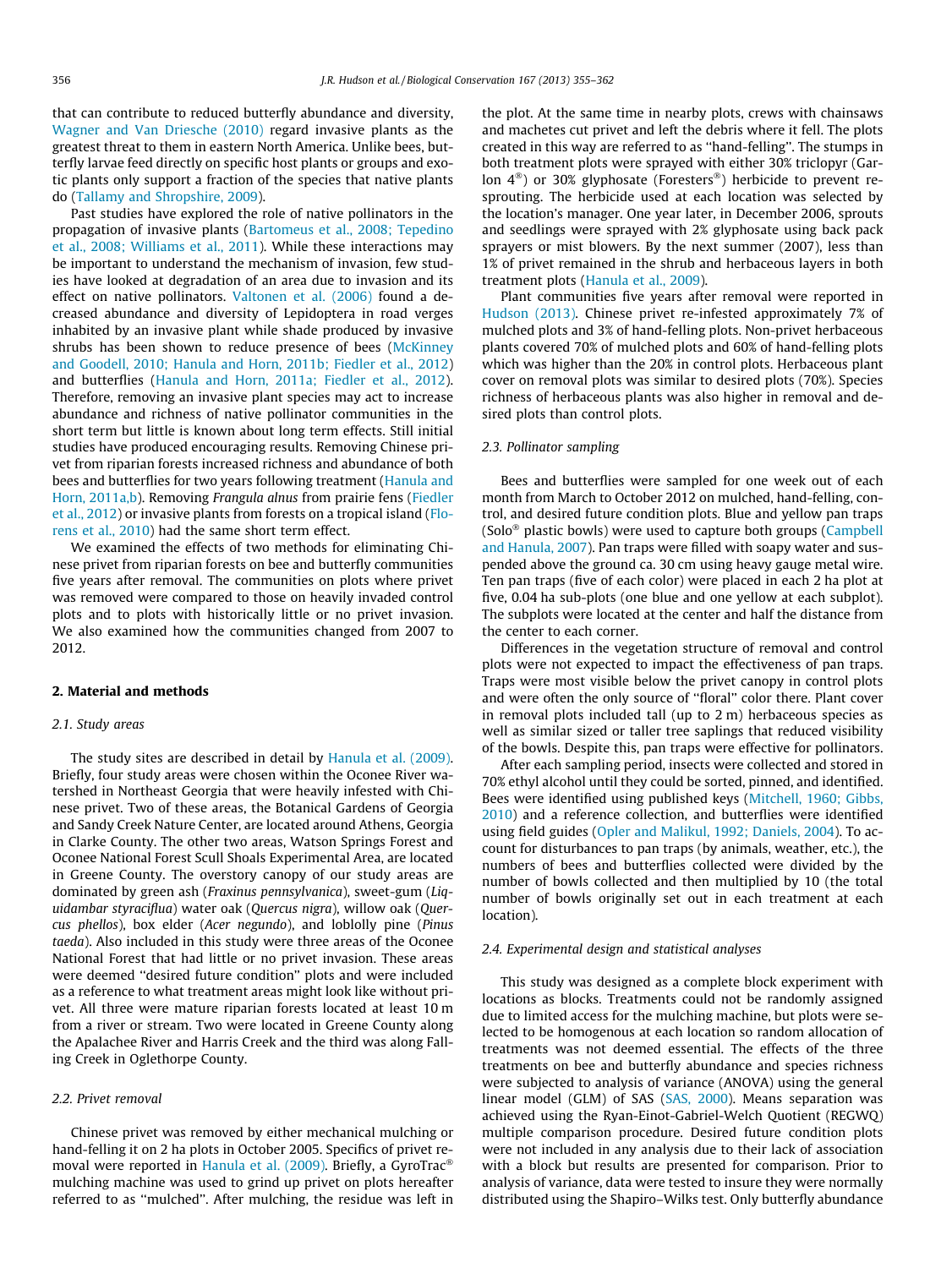| Table |
|-------|
|-------|

Bees captured in 2012.

| Family          | Genus                                               | Species |                |
|-----------------|-----------------------------------------------------|---------|----------------|
| Andrenidae      |                                                     |         |                |
|                 | Andrena atlantica<br>Andrena imitatrix              |         | 12             |
|                 | Andrena mendica                                     |         | 38<br>28       |
|                 | Andrena miserabilis                                 |         | 2              |
|                 | Andrena morrisonella                                |         | 1              |
|                 | Andrena nasonii                                     |         | 15             |
|                 | Andrena perplexa                                    |         | 16<br>56       |
| Andrena rubi    | Andrena personata                                   |         | 16             |
| Andrena violae  |                                                     |         | 236            |
|                 | Panurginus polytrichus                              |         | 4              |
| Apidae          |                                                     |         |                |
|                 | Anthophora abrupta                                  |         | 1              |
| Apis mellifera  |                                                     |         | 1              |
|                 | Bombus bimaculatus<br>Bombus impatiens              |         | 8<br>4         |
|                 | Bombus pennsylvanicus                               |         | 3              |
|                 | Ceratina calcarata                                  |         | 215            |
| Ceratina dupla  |                                                     |         | 51             |
|                 | Ceratina strenua                                    |         | 24             |
|                 | Eucera atriventris<br>Eucera dubitata               |         | 32<br>50       |
|                 | Eucera fulvohirta                                   |         | 1              |
|                 | Melissodes bimaculatus                              |         | 10             |
|                 | Melissodes comptoides                               |         | 1              |
|                 | Melissodes denticulata                              |         | 12             |
|                 | Melissodes dentriventris<br>Melitoma taurea         |         | 12<br>1        |
|                 | Nomada bishoppi                                     |         | 4              |
|                 | Nomada cressoni                                     |         | 27             |
|                 | Nomada dentariae                                    |         | 1              |
|                 | Nomada denticulata                                  |         | 10             |
|                 | Nomada depressa<br>Nomada illinoensis               |         | 2<br>17        |
|                 | Nomada luteola                                      |         | 3              |
|                 | Nomada media                                        |         | $\overline{2}$ |
| Nomada ovata    |                                                     |         | 1              |
|                 | Nomada perplexa                                     |         | 5              |
| Nomada sayi     | Nomada pygmaea                                      |         | 17<br>28       |
|                 | Nomada sulphurata                                   |         | 3              |
|                 | Ptilothrix bombiformis                              |         | 1              |
|                 | Xylocopa virginica                                  |         | 1              |
| Colletidae      |                                                     |         |                |
|                 | Colletes americanus                                 |         | 1              |
| Hylaeus affinis | Hylaeus modestus                                    |         | 1<br>2         |
|                 |                                                     |         |                |
| Halictidae      |                                                     |         | 293            |
|                 | Augochlora pura<br>Augochlorella aurata             |         | 332            |
|                 | Halictus ligatus                                    |         | 8              |
|                 | Halictus parallelus                                 |         | $\mathbf{1}$   |
|                 | Lasioglossum tegularis                              |         | 3              |
|                 | Lasioglossum macoupinensis<br>Lasioglossum (E.) sp. |         | 41<br>1        |
|                 | Lasioglossum bruneri                                |         | 138            |
|                 | Lasioglossum coeruleus                              |         | 2              |
|                 | Lasioglossum (D.) sp.                               |         | 1              |
|                 | Lasioglossum imitatum                               |         | 4              |
|                 | Lasioglossum mitchelli<br>Lasioglossum nelumbonis   |         | 137<br>1       |
|                 | Lasioglossum oblongum                               |         | 334            |
|                 | Lasioglossum subviridatum                           |         | 5              |
|                 | Lasioglossum versans                                |         | 35             |
|                 | Sphecodes carolinus                                 |         | 10             |
| Megachilidae    |                                                     |         |                |
|                 | Hoplitis producta                                   |         | 1              |
| Megachile sp.   | Megachile campanulae                                |         | 2<br>2         |
|                 | Osmia atriventris                                   |         | 1              |
|                 | Osmia georgica                                      |         | 22             |
|                 |                                                     |         |                |

|  |  | <b>Table 1</b> (continued) |  |
|--|--|----------------------------|--|
|--|--|----------------------------|--|

| Family         | Genus            | Species |    |
|----------------|------------------|---------|----|
|                | Osmia inspergens |         |    |
| Osmia lignaria |                  |         |    |
| Osmia proxima  |                  |         |    |
| Osmia pumila   |                  |         | 58 |

was not normally distributed so the data were transformed using the  $log_{10}(x + 1)$  transformation.

Simple linear regression in SigmaPlot [\(Systat Software, 2006\)](#page-6-0) was used to determine what attributes of the plant community measured in 2012 ([Hudson, 2013](#page-6-0)) were correlated with bee and butterfly communities of the plots. Abundance and species richness of the bee and butterfly communities were compared to Shannon diversity and evenness of herbaceous plants and shrubs, nonprivet herbaceous plant cover, non-privet shrub cover, and privet shrub cover. Abundance of bees and butterflies were log transformed for regressions.

Analysis of similarity (ANOSIM) was used to detect if bee and butterfly communities associated with control, hand-felling, mulched, and desired future condition plots were significantly dissimilar. The PAST program [\(Hammer et al., 2001](#page-6-0)) was used to perform the ANOSIM using the Bray–Curtis distance measure. In addition, PC-ORD was used to conduct non-metric multidimensional scaling (NMS) ordination of pollinator communities with joint plots [\(McCune and Mefford, 1999\)](#page-6-0) using plant community characteristics measured in 2012 ([Hudson 2013](#page-6-0)). We included Shannon diversity and evenness of the non-privet herbaceous plant and shrub layers, non-privet herbaceous plant cover, nonprivet shrub cover, and privet shrub cover of each plot as the plant community attributes in the analyses. Two additional ordinations were used to compare bee and butterfly communities measured on these plots in 2007 ([Hanula and Horn, 2011a,b](#page-6-0)) with those measured in 2012.

## 3. Results

We captured 2413 bees and 1616 butterflies in 2012. Collectively, 69 species of bees representing five families were captured. Some of the most common species captured were Andrena violae (Robertson), Augochlora pura (Say), Augochlorella aurata (Smith), Ceratina calcarata (Robertson), Lasioglossum (Dialictus) bruneri (Crawford), and Lasioglossum (Dialictus) oblongum (Lovell) (Table 1). Thirty-two species of butterflies were captured from six families including Hermeuptychia sosybius (Fabricius), Poanes zebulon (Boisduval and Leconte), Larema accuis (J.E. Smith), and Chlosyne nycteis (Doubleday) which were some of the most commonly captured ([Table 2](#page-3-0)).

Abundance  $(F_{2,6} = 23.33 \quad P = 0.0015 \quad \text{for } \text{bees}, \quad F_{2,6} = 23.41$  $P = 0.0015$  for butterflies) and species richness ( $F_{2,6} = 31.34$ )  $P = 0.0007$  for bees,  $F_{2.6} = 25.16$   $P = 0.0012$  for butterflies) of pollinators were higher on plots where privet was removed than on control plots. The number of insects collected in removal plots was approximately five times higher than control plots for both groups ([Fig. 1\)](#page-3-0). Traps in removal plots captured more than twice as many species of bees and butterflies as those in untreated control plots regardless of method of privet removal [\(Fig. 1](#page-3-0)). On average, 30 species of bees and 10 species of butterflies were captured in privet removal plots while traps in control plots captured approximately 12 species of bees and 5 species of butterflies.

The number of bees captured in desired plots was lower than in removal plots, but higher than the control plots ([Fig. 1](#page-3-0)). The number of bee species captured in desired future condition plots was comparable to both removal plots and twice as high as the control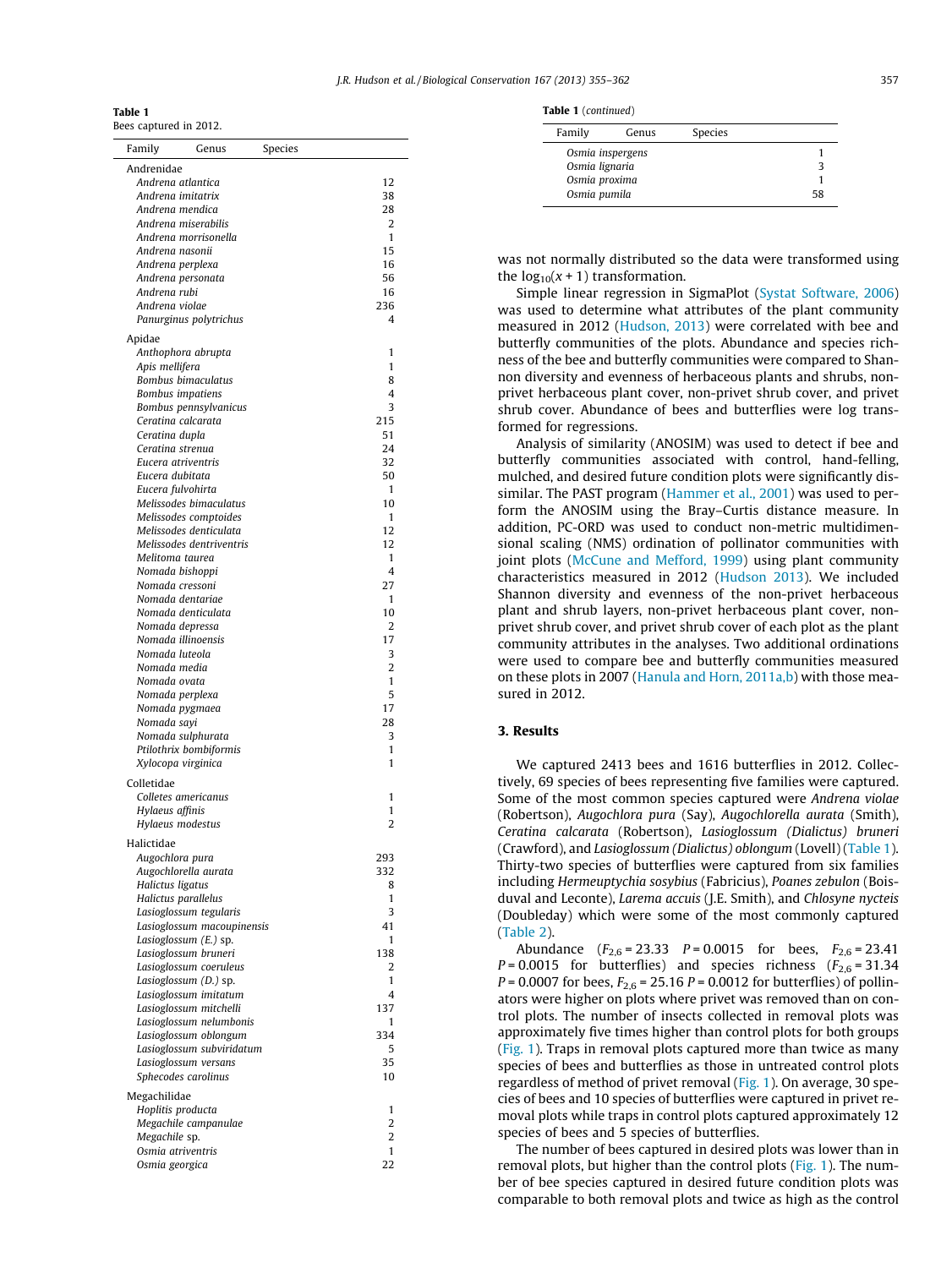<span id="page-3-0"></span>

| Table 2                       |  |  |
|-------------------------------|--|--|
| Butterflies captured in 2012. |  |  |

| Family          | Genus                    | Species |                |
|-----------------|--------------------------|---------|----------------|
| Hesperiidae     |                          |         |                |
|                 | Achalarus lyciades       |         | 2              |
|                 | Ambylscirtes aesculapius |         | 10             |
|                 | Amblyscirtes belli       |         | 8              |
|                 | Amblyscirtes hegon       |         | $\overline{2}$ |
|                 | Ancyloxypha numitor      |         | 12             |
|                 | Epargyreus clarus        |         | 2              |
|                 | Erynnis horatius         |         | 3              |
|                 | Erynnis juvenalis        |         | $\overline{2}$ |
|                 | Euphyes vestris          |         | $\overline{2}$ |
| Lerema accius   |                          |         | 728            |
|                 | Oligoria maculata        |         | 2              |
| Poanes yehl     |                          |         | 1              |
|                 | Poanes zabulon           |         | 355            |
|                 | Pompeius verna           |         | 31             |
|                 | Thorybes bathyllus       |         | 1              |
|                 | Wallengrenia egeremet    |         | 3              |
| Lycaenidae      |                          |         |                |
|                 | Calycopis cecrops        |         | 17             |
| Nymphalidae     |                          |         |                |
|                 | Chlosyne nycteis         |         | 45             |
|                 | Enodia portlandia        |         | 3              |
|                 | Euptoieta claudia        |         | 1              |
|                 | Hermeuptychia sosybius   |         | 272            |
|                 | Libytheana carinenta     |         | 1              |
| Megisto viola   |                          |         | 1              |
|                 | Phyciodes tharos         |         | 9              |
|                 | Polygonia comma          |         | 7              |
|                 | Vanessa atalanta         |         | 1              |
| Papilionidae    |                          |         |                |
|                 | Eurytides marcellus      |         | $\overline{2}$ |
| Papilio glaucus |                          |         | 26             |
| Pieridae        |                          |         |                |
|                 | Anthocharis midea        |         | 61             |
| Appias drusilla |                          |         | 1              |
| Ascia monuste   |                          |         | 2              |
|                 | Eurema nicippe           |         | 3              |
|                 |                          |         |                |

plots. The number of butterflies and butterfly species captured on desired plots were similar to removal plots and higher than controls.

Bee and butterfly abundance (expressed as  $log_{10}$  of captures) and species richness increased with increasing plant cover, diversity and evenness and bee and butterfly species richness and butterfly abundance decreased with increasing privet cover [\(Table 3\)](#page-4-0). Butterfly species richness was also positively correlated with nonprivet shrub cover.

Hand-felling, mulched, and desired plots had similar bee and butterfly communities based on ANOSIM and hand-felling and mulched plots were dissimilar from control plots. Communities found in desired future condition plots were not significantly dissimilar from control plots at  $\alpha$  = 0.05 ([Table 4\)](#page-4-0). The NMS ordination of bee communities in 2012 produced a one dimensional solution with a final stress of 8.56. Chinese privet cover and herbaceous plant cover had the highest  $R^2$  values in joint plot analyses ([Ta](#page-4-0)[ble 5\)](#page-4-0). The NMS ordination of butterflies in 2012 resulted in a two dimensional solution (final stress = 3.7). In joint plot analyses, privet shrub cover and herbaceous plant cover had the highest correlation with axis 1 while Shannon diversity of herbaceous plants had the highest for axis 2 [\(Table 4](#page-4-0)). On the NMS graph, removal plots were grouped with the desired plots [\(Fig. 2](#page-5-0)). One control plot was also grouped with removal plots while the remaining control plots were separated from removal and desired plots.

We included 120 species in the NMS ordination of bee communities of 2007 and 2012 which resulted in a two dimensional solu-



Fig. 1. Mean species richness (a) and abundance (b) of bees and butterflies in 2012 on control plots with no privet removed, privet mulched or hand-felled, and desired future condition plots (with no history of privet invasion).

tion with a final stress of 8.13. Bee communities of privet removal and desired future condition plots were grouped together within years but separated by sampling year ([Fig. 3](#page-5-0)). Control plots were also separate from the removal and desired future condition plots and by year of sampling. The NMS ordination of butterfly communities of 2007 and 2012 resulted in a two dimensional solution with 45 species and a final stress of 6.35. Removal plots from both sampling years were grouped together and exhibited little separation from desired future condition plots ([Fig. 3\)](#page-5-0). Butterfly communities on control plots were grouped separately from removal and desired plots except for one 2007 control plot.

# 4. Discussion

Bee and butterfly communities continued to be much more abundant and diverse on removal plots when compared to control plots five years after the invasive shrub, Chinese privet, was removed. Previous studies measured the immediate effects of removing an invasive plant from heavily infested areas on pollinator communities ([Fiedler et al., 2012; Hanula and Horn, 2011a,b\)](#page-6-0). The rapid positive responses they reported may have resulted from the initial forest disturbance and the early successional plant community associated with it or increased light penetration to which pollinators generally respond well [\(Waltz and Wallace, 2004;](#page-7-0) [Campbell et al., 2007; Romey et al., 2007; Winfree et al., 2007;](#page-7-0) [Proctor et al., 2012\)](#page-7-0). This is the first study showing that these immediate responses of the pollinator communities to disturbance continue for at least five years despite secondary plant succession.

Searching for long-term effects of removing Chinese privet on pollinator communities based solely on abundance and species richness provides little insight into possible changes occurring in community composition. Ordination offers a means to compare community changes over time. In our study, bee communities of 2007 were distinctly different from those in 2012 even on control plots and desired future condition plots which have experienced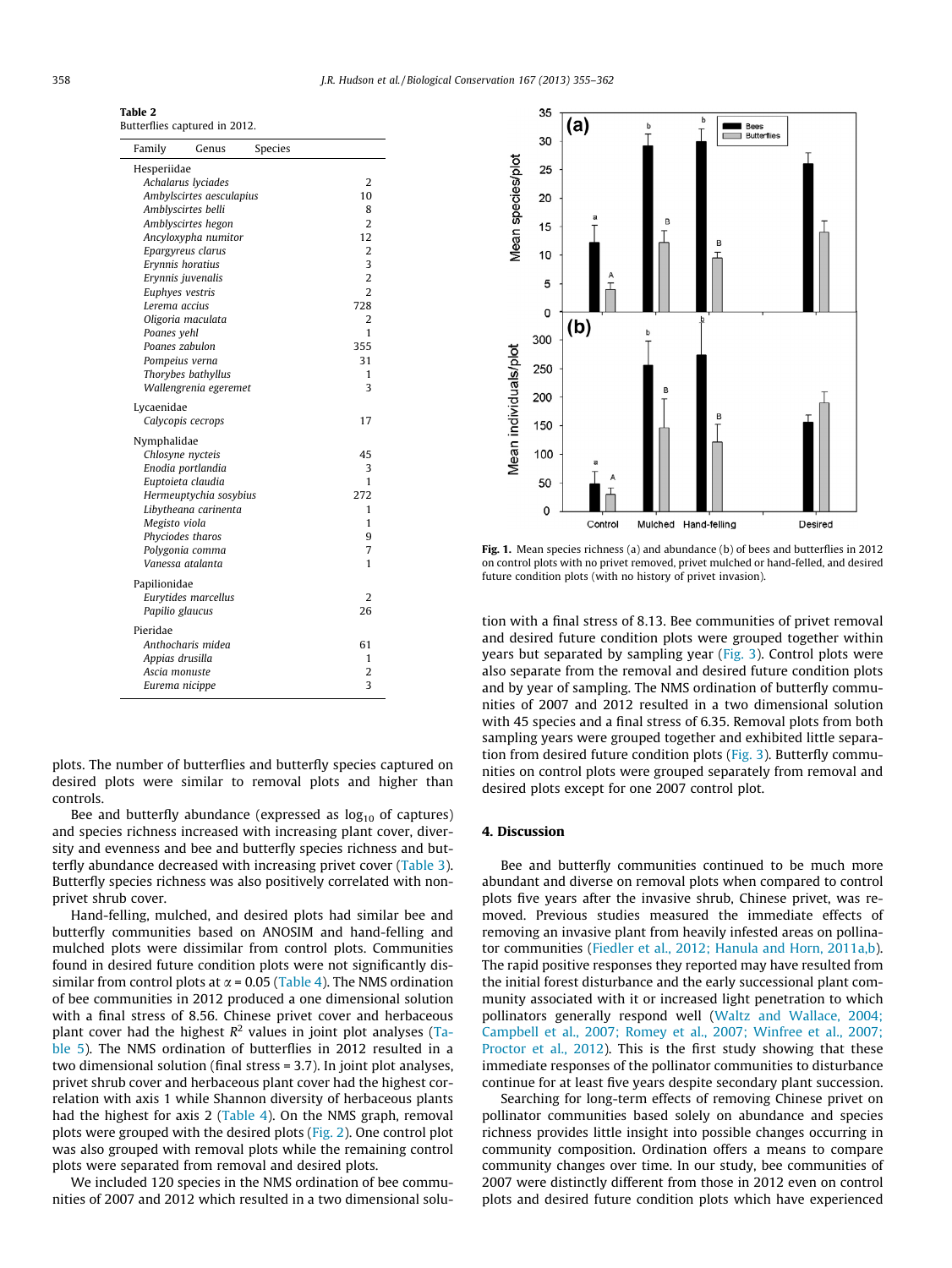#### <span id="page-4-0"></span>Table 3

Results of significant linear regressions of plant community characteristics and bee and butterfly community attributes measured in 2012.

### Linear Regression Results

| Lincal Regiession Results |                            |          |        |            |           |
|---------------------------|----------------------------|----------|--------|------------|-----------|
| Dependent (X) Plant       | Independent (Y) Pollinator | P        | $R^2$  | $Y_0$      | b         |
|                           | Bees                       |          |        |            |           |
| Plant H'                  | Richness                   | 0.0043   | 0.4783 | $-0.7886$  | 11.3819   |
| Plant J                   | Richness                   | 0.0108   | 0.4042 | $-10.5852$ | 51.9571   |
| Plant cover               | Richness                   | 0.0004   | 0.6305 | 9.489      | 0.2660    |
| Privet cover              | Richness                   | < 0.0001 | 0.7055 | 28.4030    | $-0.2460$ |
| Plant H'                  | Log(bees)                  | 0.0078   | 0.4320 | 0.9695     | 0.5285    |
| Plant J                   | Log(bees)                  | 0.0110   | 0.4033 | 0.4320     | 2.5355    |
| Plant cover               | Log(bees)                  | 0.0020   | 0.5319 | 1.4697     | 0.0119    |
|                           | <b>Butterflies</b>         |          |        |            |           |
| Plant H'                  | Richness                   | 0.0008   | 0.5896 | $-5.4452$  | 6.8649    |
| Plant J                   | Richness                   | 0.0027   | 0.5130 | $-11.6636$ | 31.7991   |
| Plant cover               | Richness                   | 0.0103   | 0.4083 | 3.2063     | 0.1163    |
| Shrub cover               | Richness                   | 0.0101   | 0.4103 | 2.6768     | 0.2343    |
| Privet cover              | Richness                   | 0.0019   | 0.5365 | 11.6262    | $-0.1165$ |
| Plant H'                  | Log(butterflies)           | 0.0137   | 0.3843 | 0.8540     | 0.4882    |
| Plant J                   | Log(butterflies)           | 0.0312   | 0.3096 | 0.4693     | 2.1757    |
| Plant cover               | Log(butterflies)           | 0.0007   | 0.5974 | 1.2404     | 0.0124    |
| Privet cover              | Log(butterflies)           | < 0.0001 | 0.7185 | 2.21285    | $-0.0119$ |
|                           |                            |          |        |            |           |

#### Table 4

Analysis of similarity (ANOSIM) of bee and butterfly communities in desired future condition, hand-felling, control, and mulched plots in 2012.

|                                                     | ANOSIM $p$ values |                                           |                  |  |  |
|-----------------------------------------------------|-------------------|-------------------------------------------|------------------|--|--|
|                                                     | Felling           | Control                                   | Mulched          |  |  |
| <b>Bees</b><br>Desired<br>Felling<br>Mulched        | 0.351             | 0.0551<br>0.0268<br>0.0299'               | 0.1706<br>0.9738 |  |  |
| <b>Butterflies</b><br>Desired<br>Felling<br>Mulched | 0.2861            | 0.0576<br>0.0293<br>$0.0232$ <sup>*</sup> | 0.346            |  |  |

Significant dissimilarities;  $p < 0.05$ .

little change in plant community characteristics [\(Hudson, 2013\)](#page-6-0). Bee communities exhibit spatial as well as temporal variation ([Wil](#page-7-0)[liams et al., 2001\)](#page-7-0). In addition, relatively little work has been done on bees in temperate forests and less on the effects of secondary and woody plant succession on them. Consequently, it is unknown whether the differences in the bee community in our study over this five year period are due to the changes in plant communities ([Hudson, 2013](#page-6-0)), variation in the bee communities over time, or a combination of these.

Conversely, butterfly communities have experienced little change in the past five years. Past studies have documented a rapid response of butterflies after disturbance or invasive plant removal ([Waltz and Wallace, 2004; Fiedler et al., 2012; Hanula and Horn,](#page-7-0) [2011a\)](#page-7-0) yet few have documented this long term ([Nelson and](#page-6-0) [Wydoski, 2008; Florens et al., 2010\)](#page-6-0). Our results demonstrate that this response continued for five years and that communities on privet removal plots have reached a desired condition.

At initial removal of privet, it was thought that the method of removal would have a significant impact on resulting plant and pollinator communities. [Hanula and Horn \(2011b\)](#page-6-0) reported that piles of privet remained in hand-felling plots two years after felling and that the mulching machine used to create the mulched plot increased disturbance of the soil. Despite these two differences, hand-felling and mulched plots had similar bee communities in 2007 [\(Hanula and Horn, 2011b](#page-6-0)) while mulched plots had more butterflies than hand-felling plots [\(Hanula and Horn, 2011a\)](#page-6-0). By 2012, the residual privet debris was gone and the plant communities of hand-felling and mulched plots were similar ([Hudson,](#page-6-0) [2013](#page-6-0)). Consequently, there appears to be no difference in the effect of the method of removal on resulting pollinator communities after five years.

Floral abundance has been shown to be a main factor influencing abundance and diversity of pollinators ([Potts et al., 2003; Heg](#page-6-0)[land and Boeke, 2006; Grundel et al., 2010\)](#page-6-0) yet floral abundance is relatively low in temperate forests. [Hanula and Horn \(2011a,b\)](#page-6-0) found total plant cover was the best predictor of initial bee and butterfly diversity and abundance following privet removal. Likewise, we found that herbaceous plant cover was the best predictor of positive responses in the bee and butterfly communities five years after privet removal while both communities responded negatively to privet shrub cover. Privet removal resulted in greater non-privet herbaceous plant cover and much lower privet shrub and seedling cover than control plots ([Hudson, 2013](#page-6-0)). Although privet may be an abundant floral resource in late spring, heavy infestations with dense shrub canopies severely limit abundance and richness of pollinators by decreasing availability of sunlight. Shade has been shown to have an inverse relationship with bees ([Winfree et al., 2007; McKinney and Goodell, 2010](#page-7-0)) and butterflies ([Sparks et al., 1996; Waltz and Wallace, 2004; Wagner and Van](#page-6-0) [Driesche, 2010\)](#page-6-0) probably due to a decreased richness of plants

Table 5

 $R<sup>2</sup>$  values for NMS ordination of bee and butterfly communities in 2012 with joint plots of plant community attributes.

|                                        | <b>Plant Community Attributes</b> |                |                |                |                |                |                |
|----------------------------------------|-----------------------------------|----------------|----------------|----------------|----------------|----------------|----------------|
|                                        | Plant H'                          | Plant          | Plant cover    | Shrub cover    | Privet cover   | Shrub H'       | Shrub          |
| Bees                                   | 0.400                             | 0.362          | 0.593          | 0.106          | 0.703          | 0.038          | 0.127          |
| <b>Butterflies</b><br>Axis 1<br>Axis 2 | 0.339<br>0.436                    | 0.285<br>0.283 | 0.594<br>0.336 | 0.162<br>0.109 | 0.730<br>0.253 | 0.091<br>0.228 | 0.178<br>0.265 |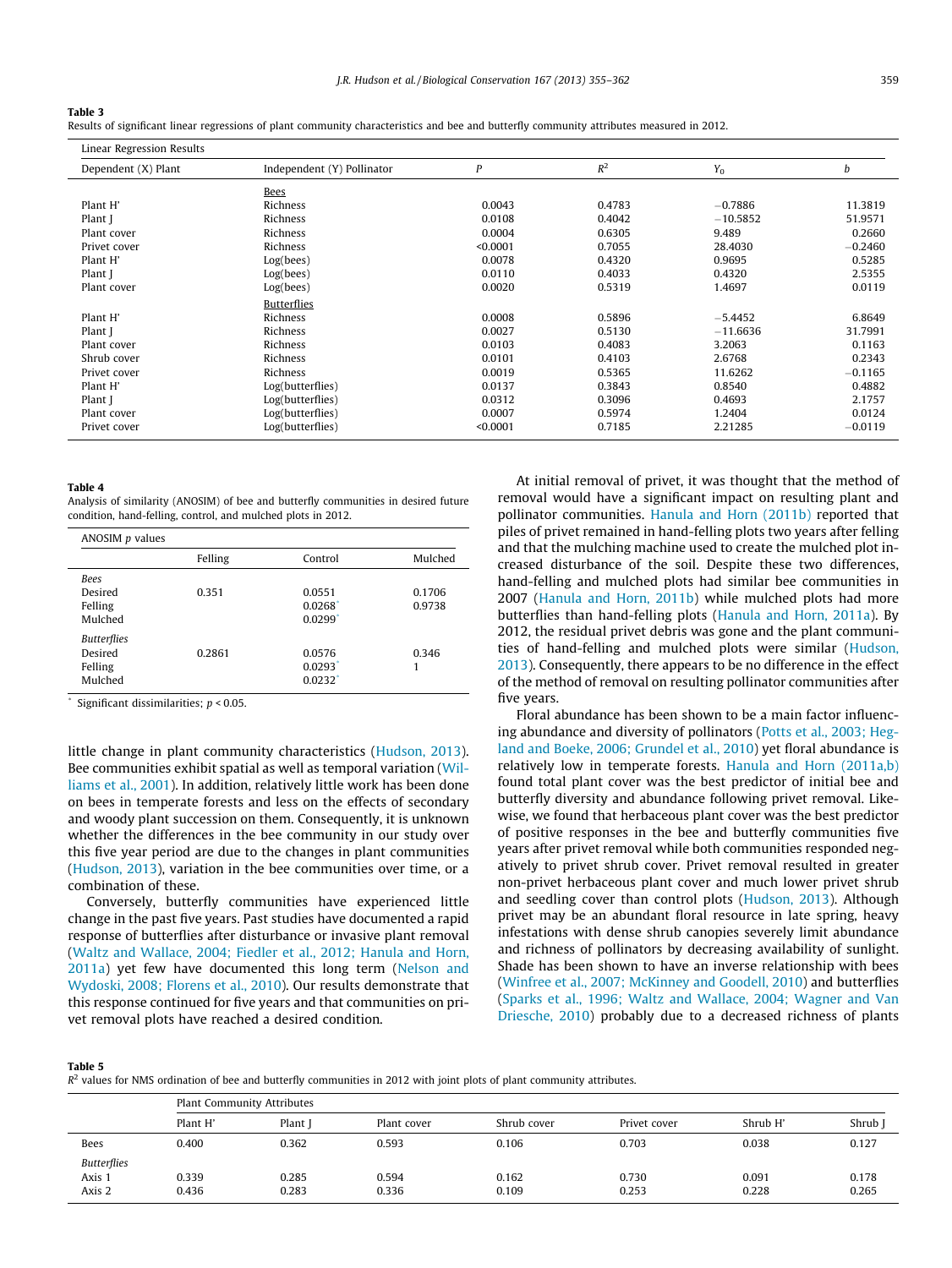<span id="page-5-0"></span>

Fig. 2. NMS ordination of butterfly communities found on control plots with no privet removed, privet mulched or hand-felled, and desired future condition plots (with no history of privet invasion) in 2012 (final stress = 3.7): D = Desired future condition, F = Hand-felling, M = Mulched, C = Control.



Fig. 3. NMS ordination of the bee (a, final stress  $= 8.17$ ) and butterfly (b, final stress = 6.35) communities found on control plots with no privet removed, privet mulched or hand-felled, and desired future condition plots (with no history of privet invasion) in 2007 and 2012: D = Desired future condition, F = Hand-felling, M = Mulched, C = Control.

and less flowering with increased shade [\(Sparks et al., 1996; Grun](#page-6-0)[del et al., 2010](#page-6-0)). Shade also lowers temperature which acts to decrease movement of insects by lowering their metabolism ([McKinney and Goodell, 2010](#page-6-0)).

For these same reasons, we expected pollinator communities to be negatively affected by five years of woody succession on plots

where privet was removed. Shrub cover on privet removal plots is currently 30–40% ([Hudson, 2013\)](#page-6-0), nearly double the 20% measured on these plots in 2007 [\(Hanula et al., 2009\)](#page-6-0). The presence of woody saplings in the herbaceous layer has also increased from 2007 [\(Hanula et al., 2009; Hudson, 2013](#page-6-0)) and may produce additional shade for herbaceous plants and decrease the presence of bare ground which is important for many wild bees that nest there ([Potts et al., 2005](#page-6-0)). However, overall abundance and species richness of bees and butterflies were similar to what was found in 2007 [\(Hanula and Horn, 2011a,b](#page-6-0)) and butterfly communities have experienced little change.

It is also evident that differences in the plant communities found on privet removal plots and desired future condition plots ([Hudson, 2013\)](#page-6-0) had little effect on the pollinator communities found here. Desired plots contained more grass species, mainly river oats (Chasmanthium latifolium), wild rye grass (Elymus virginicus), and panic grasses (Dichanthelium spp.). Privet removal plots contained more sedges (mostly Carex spp.), pokeweed (Phytolacca americana), and woody saplings ([Hudson, 2013](#page-6-0)). It is possible that pollinators are fairly insensitive to differences in the herbaceous plant community and are mostly impacted by availability of sunlight, as mentioned above. However, it is unknown if continued succession with increased tree and shrub regeneration will be detrimental to these insects. [Taki et al. \(2012\)](#page-6-0) found fewer bees in secondary forest when compared to primary forests in Japan so the presence of pollinators on our sites could decrease in the future if the forest becomes very dense.

Conversely, forests with dense privet infestations are not completely void of pollinators. On average, we caught ca. 100 individuals in control plots each year indicating that a privet thicket may limit passage of pollinators but does not prevent it. For example, dense edges effect movement of these insects into forests ([Haddad,](#page-6-0) [1999; Ricketts, 2001; Dover and Settele, 2009](#page-6-0)), but some pollinators were able to penetrate into a dense privet thicket. Whether they find suitable habitat in these areas is unknown.

Additionally, individual control plots with less privet or storm created gaps had greater light penetrating to the forest floor and tended to be more associated with removal plots in ordinations. For example, the butterfly communities found on one control plot were more closely associated with removal plots (Fig. 2). Storms in 2012 felled some canopy trees at this site which created areas of increased sun adjacent to shady areas. Butterflies are known to be more abundant and species rich in canopy gaps of the rainforest ([Spitzer et al., 1997; Hill et al., 2001](#page-6-0)) and some attribute this to variable conditions which allow for multiple behaviors of butterflies ([Pryke et al., 2012](#page-6-0)). This increase may be short lived, however, as once the privet canopy closes conditions will return to pre-storm conditions.

Previous studies of pollinators in forests have surmised that increased plant cover associated with a decrease in canopy cover is associated with abundance and diversity of pollinators in these areas ([Ghazoul, 2004; Campbell et al., 2007; Romey et al., 2007;](#page-6-0) [Winfree et al., 2007; Florens et al., 2010; Hanula and Horn,](#page-6-0) [2011a,b; Proctor et al., 2012\)](#page-6-0). Indeed, herbaceous plant cover was a primary factor correlated with pollinator communities in our study which increased dramatically following a reduction in the dense shrub layer of Chinese privet. The initial removal event benefited pollinators and the effects of that disturbance are currently sustained even after five years of secondary succession of the plant and tree communities. Chinese privet and possibly other shrub species that form dense stands beneath forest canopies may be more detrimental to native communities than herbaceous invasive plants and concentrating removal efforts on these species may be more beneficial to pollinators and the plant communities associated with them. Future work on these plots will determine at what level secondary succession and reinvasion of Chinese privet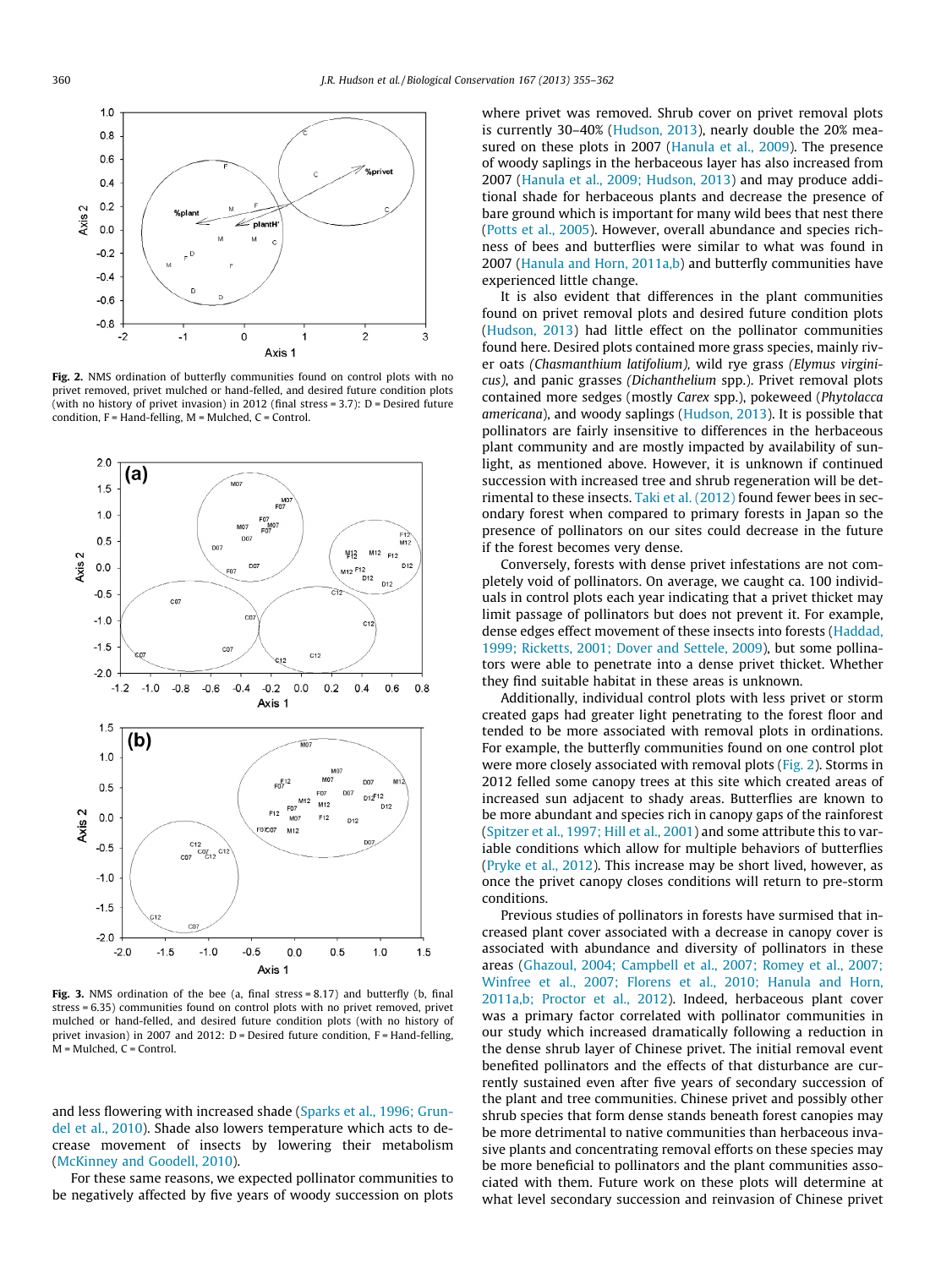<span id="page-6-0"></span>would be detrimental, and thus the frequency at which managers wishing to improve pollinator habitat would need to implement privet control.

### Acknowledgments

We thank M. Cody for field assistance, and K. Braman and D. Batzer for providing helpful suggestions on earlier drafts of this paper. Funding was provided by the USDA Forest Service, Special Technology Development Program and the USDA Forest Service, Southern Research Station's research work unit, SRS 4552, Insects, Diseases, and Invasive Plants.

## References

- [Aizen, M.A., Morales, C.L., Morales, J.M., 2008. Invasive mutualists erode native](http://refhub.elsevier.com/S0006-3207(13)00310-8/h0005) [pollination webs. PLoS Biol. 6, e31.](http://refhub.elsevier.com/S0006-3207(13)00310-8/h0005)
- [Bartomeus, I., Montserrat, V., Santamaria, L., 2008. Contrasting effects of invasive](http://refhub.elsevier.com/S0006-3207(13)00310-8/h0010) [plant-pollinator networks. Oecologia 155, 761–770.](http://refhub.elsevier.com/S0006-3207(13)00310-8/h0010)
- [Baskett, C.A., Emery, S.M., Rudgers, J.A., 2011. Pollinator visits to threatened species](http://refhub.elsevier.com/S0006-3207(13)00310-8/h0015)
- [are restored following invasive plant removal. Int. J. Plant Sci. 172, 411–422.](http://refhub.elsevier.com/S0006-3207(13)00310-8/h0015) [Biesmeijer, J.C. et al., 2006. Parallel declines in pollinators and insect-pollinated](http://refhub.elsevier.com/S0006-3207(13)00310-8/h0020)
- [plants in Britain and the Netherlands. Science 313, 351–354.](http://refhub.elsevier.com/S0006-3207(13)00310-8/h0020) [Brown, B.J., Mitchell, R.J., Graham, S.A., 2002. Competition for pollination between](http://refhub.elsevier.com/S0006-3207(13)00310-8/h0025) [an invasive species \(purple loosestrife\) and a native congener. Ecology 83,](http://refhub.elsevier.com/S0006-3207(13)00310-8/h0025) [2328–2336.](http://refhub.elsevier.com/S0006-3207(13)00310-8/h0025)
- [Campbell, J., Hanula, J., 2007. Efficiency of malaise traps and colored pan traps for](http://refhub.elsevier.com/S0006-3207(13)00310-8/h0030) [collecting flower visiting insects from three forested ecosystems. J. Insect](http://refhub.elsevier.com/S0006-3207(13)00310-8/h0030) [Conserv. 11, 399–408](http://refhub.elsevier.com/S0006-3207(13)00310-8/h0030).
- [Campbell, J.W., Hanula, J.L., Waldrop, T.A., 2007. Effects of prescribed fire and fire](http://refhub.elsevier.com/S0006-3207(13)00310-8/h0035) [surrogates on floral visiting insects of the blue ridge province in North Carolina.](http://refhub.elsevier.com/S0006-3207(13)00310-8/h0035) [Biol. Conserv. 134, 393–404](http://refhub.elsevier.com/S0006-3207(13)00310-8/h0035).
- [Crisp, P.N., Dickinson, K.J.M., Gibbs, G.W., 1998. Does native invertebrate diversity](http://refhub.elsevier.com/S0006-3207(13)00310-8/h0040) [reflect native plant diversity? A case study from New Zealand and implications](http://refhub.elsevier.com/S0006-3207(13)00310-8/h0040) [for conservation. Biol. Conserv. 83, 209–220.](http://refhub.elsevier.com/S0006-3207(13)00310-8/h0040)
- [Daniels, J.C., 2004. Butterflies of Georgia. Adventure Publications, Inc., Cambridge,](http://refhub.elsevier.com/S0006-3207(13)00310-8/h0045) [MN](http://refhub.elsevier.com/S0006-3207(13)00310-8/h0045).
- [Dover, J., Settele, J., 2009. The influences of landscape structure on butterfly](http://refhub.elsevier.com/S0006-3207(13)00310-8/h0050) [distribution and movement: a review. J. Insect Conserv. 13, 3–27.](http://refhub.elsevier.com/S0006-3207(13)00310-8/h0050)
- [Ebeling, A., Klein, A.-M., Weisser, W.W., Tscharnke, T., 2012. Multitrophic effects of](http://refhub.elsevier.com/S0006-3207(13)00310-8/h0055) [experimental changes in plant diversity on cavity-nesting bees, wasps, and](http://refhub.elsevier.com/S0006-3207(13)00310-8/h0055) [their parasitoids. Oecologia 169, 453–465](http://refhub.elsevier.com/S0006-3207(13)00310-8/h0055).
- [Fiedler, A.K., Douglas, A.L., Michael, A., 2012. Rapid shift in pollinator communities](http://refhub.elsevier.com/S0006-3207(13)00310-8/h0060) [following invasive species removal. Restor. Ecol. 20, 593–602](http://refhub.elsevier.com/S0006-3207(13)00310-8/h0060).
- [Florens, F., Mauremootoo, J., Fowler, S., Winder, L., Baider, C., 2010. Recovery of](http://refhub.elsevier.com/S0006-3207(13)00310-8/h0065) [indigenous butterfly community following control of invasive alien plants in a](http://refhub.elsevier.com/S0006-3207(13)00310-8/h0065) [tropical island's wet forests. Biodivers. Conserv. 19, 3835–3848](http://refhub.elsevier.com/S0006-3207(13)00310-8/h0065).
- [Garibaldi, L.A. et al., 2013. Wild pollinators enhance fruit set of crops regardless of](http://refhub.elsevier.com/S0006-3207(13)00310-8/h0070) [honey bee abundance. Science 339, 1608–1611.](http://refhub.elsevier.com/S0006-3207(13)00310-8/h0070)
- [Ghazoul, J., 2004. Alien abduction: disruption of native plant-pollinator interactions](http://refhub.elsevier.com/S0006-3207(13)00310-8/h0075) [by invasive species. Biotropica 36, 156–164](http://refhub.elsevier.com/S0006-3207(13)00310-8/h0075).
- [Gibbs, J., 2010. Revision of the metallic species of](http://refhub.elsevier.com/S0006-3207(13)00310-8/h0080) Lasioglossum (Dialictus) in Canada [\(Hymenoptera, Halictidae, Halictini\). Zootaxa 2591, 1–382](http://refhub.elsevier.com/S0006-3207(13)00310-8/h0080).
- [Gibson, M.R., Pauw, A., Richardson, D.M., 2013. Decreased insect visitation to a](http://refhub.elsevier.com/S0006-3207(13)00310-8/h0085) [native species caused by an invasive tree in the Cape Floristic Region. Biol.](http://refhub.elsevier.com/S0006-3207(13)00310-8/h0085) [Conserv. 157, 196–203](http://refhub.elsevier.com/S0006-3207(13)00310-8/h0085).
- [Grabas, G.P., Laverty, T.M., 1999. The effect of purple loosestrife \(Lythrum salicaria](http://refhub.elsevier.com/S0006-3207(13)00310-8/h0090) [L. Lythraceae\) on the pollination and reproductive success of sympatric co](http://refhub.elsevier.com/S0006-3207(13)00310-8/h0090)[flowering wetland plants. Ecoscience \(Sainte-Foy, Quebec\) 6, 230–242](http://refhub.elsevier.com/S0006-3207(13)00310-8/h0090).
- [Grundel, R., Jean, R.P., Frohnapple, K.J., Glowacki, G.A., Scott, P.E., Pavlovic, N.B.,](http://refhub.elsevier.com/S0006-3207(13)00310-8/h0095) [2010. Floral and nesting resources, habitat structure, and fire influence bee](http://refhub.elsevier.com/S0006-3207(13)00310-8/h0095) [distribution across an open-forest gradient. Ecol. Appl. 20, 1678–1692](http://refhub.elsevier.com/S0006-3207(13)00310-8/h0095).
- [Haddad, N.M., 1999. Corridor and distance effects on interpatch movements: a](http://refhub.elsevier.com/S0006-3207(13)00310-8/h0100) [landscape experiment with butterflies. Ecol. Appl. 9, 612–622.](http://refhub.elsevier.com/S0006-3207(13)00310-8/h0100)
- [Haddad, N.M., Tilman, D., Haarstad, J., Ritchie, M., Knops, J.M.H., 2001. Contrasting](http://refhub.elsevier.com/S0006-3207(13)00310-8/h0105) [effects of plant richness and composition on insect communities: a field](http://refhub.elsevier.com/S0006-3207(13)00310-8/h0105) [experiment. Am. Naturalist 158, 17–35](http://refhub.elsevier.com/S0006-3207(13)00310-8/h0105).
- [Haddad, N.M., Crutsinger, G.M., Gross, K., Haarstad, J., Tilman, D., 2009. Plant species](http://refhub.elsevier.com/S0006-3207(13)00310-8/h0110) [loss decreases arthropod diversity and shifts trophic structure. Ecol. Lett. 12,](http://refhub.elsevier.com/S0006-3207(13)00310-8/h0110) [1029–1039.](http://refhub.elsevier.com/S0006-3207(13)00310-8/h0110)
- [Hammer, Ø., Harper, D.A.T., Ryan, P.D., 2001. PAST: Paleontological statistics](http://refhub.elsevier.com/S0006-3207(13)00310-8/h0115) [software package for education and data analysis. Palaeontologia Electronica 4,](http://refhub.elsevier.com/S0006-3207(13)00310-8/h0115) [1–9.](http://refhub.elsevier.com/S0006-3207(13)00310-8/h0115)
- [Hanula, J.L., Horn, S., 2011a. Removing an exotic shrub from riparian forests](http://refhub.elsevier.com/S0006-3207(13)00310-8/h0120) [increases butterfly abundance and diversity. Forest Ecol. Manage. 262, 674–680](http://refhub.elsevier.com/S0006-3207(13)00310-8/h0120).
- [Hanula, J.L., Horn, S., 2011b. Removing an invasive shrub \(Chinese privet\) increases](http://refhub.elsevier.com/S0006-3207(13)00310-8/h0125) [native bee diversity and abundance in riparian forests of the southeastern](http://refhub.elsevier.com/S0006-3207(13)00310-8/h0125) [United States. Insect Conserv. Divers. 4, 275–283.](http://refhub.elsevier.com/S0006-3207(13)00310-8/h0125)
- [Hanula, J.L., Horn, S., Taylor, J.W., 2009. Chinese privet \(](http://refhub.elsevier.com/S0006-3207(13)00310-8/h0130)Ligustrum sinense) removal [and its effect on native plant communities of riparian forests. Invasive Plant Sci.](http://refhub.elsevier.com/S0006-3207(13)00310-8/h0130) [2, 292–300.](http://refhub.elsevier.com/S0006-3207(13)00310-8/h0130)
- [Hegland, S.J., Boeke, L., 2006. Relationships between the density and diversity of](http://refhub.elsevier.com/S0006-3207(13)00310-8/h0135) [floral resources and flower visitor activity in a temperate grassland community.](http://refhub.elsevier.com/S0006-3207(13)00310-8/h0135) [Ecol. Entomol. 31, 532–538.](http://refhub.elsevier.com/S0006-3207(13)00310-8/h0135)
- [Hill, J., Hamer, K., Tangah, J., Dawood, M., 2001. Ecology of tropical butterflies in](http://refhub.elsevier.com/S0006-3207(13)00310-8/h0140) [rainforest gaps. Oecologia 128, 294–302.](http://refhub.elsevier.com/S0006-3207(13)00310-8/h0140)
- [Hudson, J.R., 2013. Effects of Removing Chinese Privet \(](http://refhub.elsevier.com/S0006-3207(13)00310-8/h0145)Ligustrum sinense) on Plant [Communities, Pollinator Communities, and Tree Growth in Riparian Forests Five](http://refhub.elsevier.com/S0006-3207(13)00310-8/h0145) [Years After Removal with Mechanisms of Reinvasion. Thesis, University of](http://refhub.elsevier.com/S0006-3207(13)00310-8/h0145) [Georgia, Athens, GA.](http://refhub.elsevier.com/S0006-3207(13)00310-8/h0145)
- [King, V.M., Sargent, R.D., 2012. Presence of an invasive plant species alters](http://refhub.elsevier.com/S0006-3207(13)00310-8/h0150) [pollination visitation to a native. Biol. Invasions 14, 1809–1818.](http://refhub.elsevier.com/S0006-3207(13)00310-8/h0150)
- [Losey, J.E., Vaughan, M., 2006. The economic value of ecological services provided](http://refhub.elsevier.com/S0006-3207(13)00310-8/h0155) [by insects. BioScience 56, 311–323.](http://refhub.elsevier.com/S0006-3207(13)00310-8/h0155)
- McCune, B., Mefford, B., 1999. PC-ORD Multivariate Analysis of Ecological Data. MjM Software, Gleneden Beach, Oregon.
- [McKinney, A., Goodell, K., 2010. Shading by invasive shrub reduces seed production](http://refhub.elsevier.com/S0006-3207(13)00310-8/h0160) [and pollinator services in a native herb. Biol. Invasions 12, 2751–2763](http://refhub.elsevier.com/S0006-3207(13)00310-8/h0160).
- Miller, J.H., Chambliss, E.B., Oswalt, C.M., 2008. Maps of occupation and estimates of acres covered by nonnative invasive plants in southern forest using SRS FIA data posted on March 15, 2008.
- [Mitchell, T.B., 1960. Bees of the Eastern United States. The North Carolina](http://refhub.elsevier.com/S0006-3207(13)00310-8/h0165) [Agricultural Experiment Station](http://refhub.elsevier.com/S0006-3207(13)00310-8/h0165).
- [Morris, L.L., Walck, J.L., Hidayati, S.N., 2002. Growth and reproduction of the](http://refhub.elsevier.com/S0006-3207(13)00310-8/h0170) invasive Ligustrum sinense and native [Forestiera ligustrina](http://refhub.elsevier.com/S0006-3207(13)00310-8/h0170) (Oleaceae): [implications for the invasion and persistence of a nonnative shrub. Int. J.](http://refhub.elsevier.com/S0006-3207(13)00310-8/h0170) [Plant Sci. 163, 1001–1010](http://refhub.elsevier.com/S0006-3207(13)00310-8/h0170).
- [Muñoz, A.A., Cavieres, L.A., 2008. The presence of a showy invasive plant disrupts](http://refhub.elsevier.com/S0006-3207(13)00310-8/h0175) [pollinator service and reproductive output in native alpine species only at high](http://refhub.elsevier.com/S0006-3207(13)00310-8/h0175) [densities. J. Ecol. 96, 459–467.](http://refhub.elsevier.com/S0006-3207(13)00310-8/h0175)
- [National Academy of Sciences \(NAS\), 2007. Status of Pollinators in North America.](http://refhub.elsevier.com/S0006-3207(13)00310-8/h0180) [The National Academies Press, Washington, D.C.](http://refhub.elsevier.com/S0006-3207(13)00310-8/h0180)
- [Nelson, S.M., Wydoski, R., 2008. Riparian butterfly \(Papilionoidea and Hesperioidea\)](http://refhub.elsevier.com/S0006-3207(13)00310-8/h0185) assemblages associated with Tamarix[-dominated, native vegetation-dominated,](http://refhub.elsevier.com/S0006-3207(13)00310-8/h0185) and Tamarix [removal sites along the Arkansas River, Colorado, USA. Restor. Ecol.](http://refhub.elsevier.com/S0006-3207(13)00310-8/h0185) [16, 168–179](http://refhub.elsevier.com/S0006-3207(13)00310-8/h0185).
- [New, T.R., 1997. Are Lepidoptera an effective 'umbrella group' for biodiversity](http://refhub.elsevier.com/S0006-3207(13)00310-8/h0190) [conservation? J. Insect Conserv. 1, 5–12](http://refhub.elsevier.com/S0006-3207(13)00310-8/h0190).
- [Opler, P.A., Malikul, V., 1992. Eastern Butterflies. Houghton Mifflin Company, New](http://refhub.elsevier.com/S0006-3207(13)00310-8/h0195) [York, NY.](http://refhub.elsevier.com/S0006-3207(13)00310-8/h0195)
- [Potts, S.G., Vulliamy, B., Dafni, A., Ne'eman, G., Willmer, P., 2003. Linking bees and](http://refhub.elsevier.com/S0006-3207(13)00310-8/h0200) [flowers: how do floral communities structure pollinator communities? Ecology](http://refhub.elsevier.com/S0006-3207(13)00310-8/h0200) [84, 2628–2642](http://refhub.elsevier.com/S0006-3207(13)00310-8/h0200).
- [Potts, S.G., Vulliamy, B., Roberts, S., O'Toole, C., Dafni, A., Ne'eman, G., Willmer, P.,](http://refhub.elsevier.com/S0006-3207(13)00310-8/h0205) [2005. Role of nesting resources in organising diverse bee communities in a](http://refhub.elsevier.com/S0006-3207(13)00310-8/h0205) [Mediterranean landscape. Ecol. Entomol. 30, 78–85.](http://refhub.elsevier.com/S0006-3207(13)00310-8/h0205)
- [Proctor, E., Nol, E., Burke, D., Crins, W.J., 2012. Responses of insect pollinators and](http://refhub.elsevier.com/S0006-3207(13)00310-8/h0210) [understory plants to silviculture in northern hardwood forests. Biodivers.](http://refhub.elsevier.com/S0006-3207(13)00310-8/h0210) [Conserv. 21, 1703–1740.](http://refhub.elsevier.com/S0006-3207(13)00310-8/h0210)
- [Pryke, J.S., Vrdoljak, S.M., Grant, P.B.C., Samways, M.J., 2012. Butterfly behavioural](http://refhub.elsevier.com/S0006-3207(13)00310-8/h0215) [responses to natural Bornean tropical rain-forest canopy gaps. J. Trop. Ecol. 28,](http://refhub.elsevier.com/S0006-3207(13)00310-8/h0215) [5–54.](http://refhub.elsevier.com/S0006-3207(13)00310-8/h0215)
- [Ricketts, T., 2001. The matrix matters: effective isolation in fragmented landscapes.](http://refhub.elsevier.com/S0006-3207(13)00310-8/h0220) [Am. Naturalist 158, 87–99.](http://refhub.elsevier.com/S0006-3207(13)00310-8/h0220)
- [Ricketts, T.H., 2004. Tropical forest fragments enhance pollinator activity in nearby](http://refhub.elsevier.com/S0006-3207(13)00310-8/h0225) [coffee crops. Conserv. Biol. 18, 1262–1271](http://refhub.elsevier.com/S0006-3207(13)00310-8/h0225).
- [Romey, W.L., Ascher, J.S., Powell, D.A., Yanek, M., 2007. Impacts of logging on](http://refhub.elsevier.com/S0006-3207(13)00310-8/h0230) [midsummer diversity of native bees \(Apoidea\) in a Northern Hardwood Forest.](http://refhub.elsevier.com/S0006-3207(13)00310-8/h0230) [J. Kansas Entomol. Soc. 80, 327–338](http://refhub.elsevier.com/S0006-3207(13)00310-8/h0230).
- SAS, 2000. SAS version 8.1: SAS institute, Cary, NC.
- [Siemann, E., 1998. Experimental tests of plant reproductivity and diversity on](http://refhub.elsevier.com/S0006-3207(13)00310-8/h0235) [grassland arthropod diversity. Ecology 79, 2057–2070.](http://refhub.elsevier.com/S0006-3207(13)00310-8/h0235)
- [Sparks, T.H., Greatorex-Davies, J.N., Mountford, J.O., Hall, M.L., Marrs, R.H., 1996. The](http://refhub.elsevier.com/S0006-3207(13)00310-8/h0240) [effects of shade on the plant communities of rides in plantation woodland and](http://refhub.elsevier.com/S0006-3207(13)00310-8/h0240) [implications for butterfly conservation. Forest Ecol. Manage. 80, 197–207.](http://refhub.elsevier.com/S0006-3207(13)00310-8/h0240)
- Spitzer, K., Jaroš, J., Havelka, J., Lepš, J., 1997. Effect of small-scale disturbance on [butterfly communities of an Indochinese montane rainforest. Biol. Conserv. 80,](http://refhub.elsevier.com/S0006-3207(13)00310-8/h0245) [9–15.](http://refhub.elsevier.com/S0006-3207(13)00310-8/h0245)
- Systat Software I., 2006. SigmaPlot 10.
- [Taki, H., Makihara, H., Matsumura, T., Hasegawa, M., Matsuura, T., Tanaka, H.,](http://refhub.elsevier.com/S0006-3207(13)00310-8/h0250) [Makino, S., Okabe, K., 2012. Evaluation of secondary forests as alternative](http://refhub.elsevier.com/S0006-3207(13)00310-8/h0250) [habitats to primary forests for flower-visiting insects. J. Insect Conserv. 17, 549–](http://refhub.elsevier.com/S0006-3207(13)00310-8/h0250) [556.](http://refhub.elsevier.com/S0006-3207(13)00310-8/h0250)
- [Tallamy, D.W., Shropshire, K.J., 2009. Ranking Lepidopteran use of native versus](http://refhub.elsevier.com/S0006-3207(13)00310-8/h0255) [introduced plants. Conserv. Biol. 23, 941–947.](http://refhub.elsevier.com/S0006-3207(13)00310-8/h0255)
- [Tepedino, V.J., Bradley, B.A., Griswold, T.L., 2008. Might flowers of invasive plants](http://refhub.elsevier.com/S0006-3207(13)00310-8/h0260) [increase native bee carrying capacity? Intimations from Capitol Reef National](http://refhub.elsevier.com/S0006-3207(13)00310-8/h0260) [Park, Utah. Nat. Areas J. 28, 44–50.](http://refhub.elsevier.com/S0006-3207(13)00310-8/h0260)
- [Traveset, A., Richardson, D.M., 2006. Biological invasions as disruptors of plant](http://refhub.elsevier.com/S0006-3207(13)00310-8/h0265) [reproductive mutualisms. Trends Ecol. Evol. 21, 208–216.](http://refhub.elsevier.com/S0006-3207(13)00310-8/h0265)
- [Valtonen, A., Jantunen, J., Saarinen, K., 2006. Flora and lepidoptera fauna adversely](http://refhub.elsevier.com/S0006-3207(13)00310-8/h0270) affected by invasive Lupinus polyphyllus [along road verges. Biol. Conserv. 133,](http://refhub.elsevier.com/S0006-3207(13)00310-8/h0270) [389–396](http://refhub.elsevier.com/S0006-3207(13)00310-8/h0270).